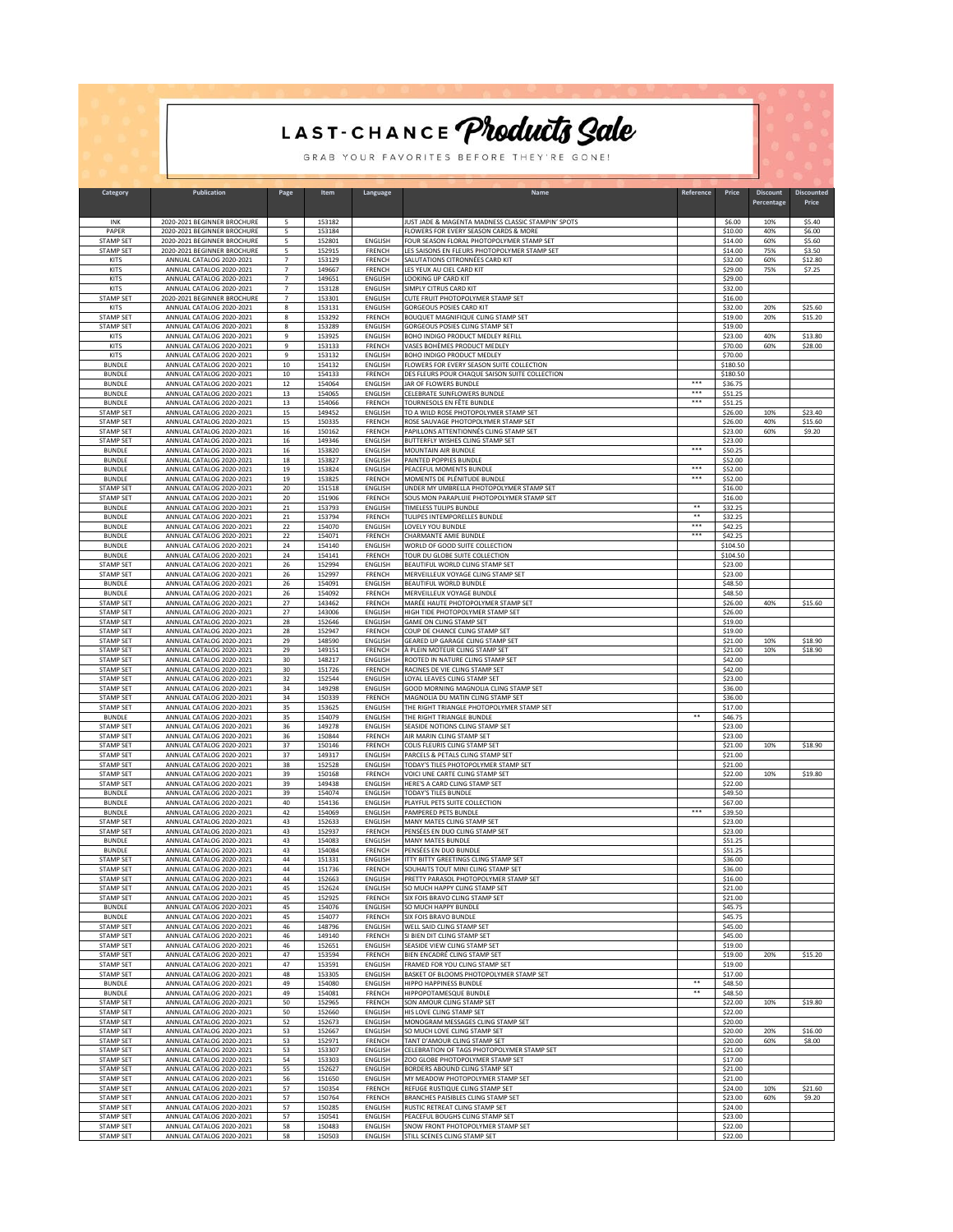| <b>STAMP SET</b>                     | ANNUAL CATALOG 2020-2021                             | 60                | 150469           | ENGLISH                         | TOILE CHRISTMAS CLING STAMP SET                                                             |                | \$24.00              |            |                    |
|--------------------------------------|------------------------------------------------------|-------------------|------------------|---------------------------------|---------------------------------------------------------------------------------------------|----------------|----------------------|------------|--------------------|
| <b>STAMP SET</b>                     | ANNUAL CATALOG 2020-2021                             | 60                | 151949           | FRENCH                          | TOILE DE NOËL CLING STAMP SET                                                               |                | \$24.00              |            |                    |
| STAMP SET                            | ANNUAL CATALOG 2020-2021                             | 61                | 151678           | FRENCH                          | BOIS HIVERNAUX CLING STAMP SET                                                              |                | \$23.00              | 60%        | \$9.20             |
| <b>STAMP SET</b><br><b>STAMP SET</b> | ANNUAL CATALOG 2020-2021<br>ANNUAL CATALOG 2020-2021 | 61<br>62          | 151359<br>150513 | ENGLISH<br>ENGLISH              | WINTER WOODS CLING STAMP SET<br>ITTY BITTY CHRISTMAS CLING STAMP SET                        |                | \$23.00<br>\$22.00   |            |                    |
| <b>STAMP SET</b>                     | ANNUAL CATALOG 2020-2021                             | 62                | 150732           | FRENCH                          | NOËL TOUT MINI CLING STAMP SET                                                              |                | \$22.00              |            |                    |
| <b>STAMP SET</b>                     | ANNUAL CATALOG 2020-2021                             | 63                | 150776           | FRENCH                          | ÉTIQUETTES COQUETTES PHOTOPOLYMER STAMP SET                                                 |                | \$21.00              | 75%        | \$5.25             |
| <b>STAMP SET</b>                     | ANNUAL CATALOG 2020-2021                             | 63                | 150508           | ENGLISH                         | TAGS TAGS TAGS PHOTOPOLYMER STAMP SET                                                       |                | \$21.00              |            |                    |
| PAPER                                | ANNUAL CATALOG 2020-2021                             | 64                | 152488           |                                 | ORNATE GARDEN DESIGNER SERIES PAPER                                                         |                | \$15.00              | 60%        | \$6.00             |
| <b>BUNDLE</b><br><b>BUNDLE</b>       | ANNUAL CATALOG 2020-2021<br>ANNUAL CATALOG 2020-2021 | 64<br>64          | 154153<br>154154 | ENGLISH<br>FRENCH               | ORNATE GARDEN SUITE COLLECTION<br>JARDIN ORNEMENTAL SUITE COLLECTION                        |                | \$136.75<br>\$136.75 |            |                    |
| <b>BUNDLE</b>                        | ANNUAL CATALOG 2020-2021                             | 66                | 154115           | ENGLISH                         | <b>ORNATE THANKS BUNDLE</b>                                                                 |                | \$46.75              |            |                    |
| <b>BUNDLE</b>                        | ANNUAL CATALOG 2020-2021                             | 66                | 154116           | FRENCH                          | MERCIS FIGNOLÉS BUNDLE                                                                      | ***            | \$46.75              |            |                    |
| <b>STAMP SET</b>                     | ANNUAL CATALOG 2020-2021                             | 67                | 152572           | ENGLISH                         | ORNATE STYLE CLING STAMP SET                                                                |                | \$21.00              |            |                    |
| <b>BUNDLE</b>                        | ANNUAL CATALOG 2020-2021                             | 67                | 154119           | <b>ENGLISH</b>                  | ORNATE STYLE BUNDLE                                                                         | $\ast$         | \$52.00              |            |                    |
| STAMP SET<br><b>STAMP SET</b>        | ANNUAL CATALOG 2020-2021<br>ANNUAL CATALOG 2020-2021 | 68<br>68          | 148732<br>149215 | <b>ENGLISH</b><br>FRENCH        | STRONG & BEAUTIFUL CLING STAMP SET<br>FORTE ET MAGNIFIQUE CLING STAMP SET                   |                | \$25.00<br>\$25.00   |            |                    |
| <b>STAMP SET</b>                     | ANNUAL CATALOG 2020-2021                             | 69                | 149180           | FRENCH                          | C'ÉTAIT ÉCRIT CLING STAMP SET                                                               |                | \$24.00              | 10%        | \$21.60            |
| <b>STAMP SET</b>                     | ANNUAL CATALOG 2020-2021                             | 69                | 148626           | <b>ENGLISH</b>                  | MEANT TO BE CLING STAMP SET                                                                 |                | \$24.00              |            |                    |
| STAMP SET                            | ANNUAL CATALOG 2020-2021                             | 70                | 153277           | <b>FRENCH</b>                   | ÉCLOSION DE SOUHAITS CLING STAMP SET                                                        |                | \$21.00              | 10%        | \$18.90            |
| STAMP SET                            | ANNUAL CATALOG 2020-2021                             | 70                | 152575           | ENGLISH                         | FLOWERING BLOOMS CLING STAMP SET                                                            |                | \$21.00              |            |                    |
| <b>BUNDLE</b>                        | ANNUAL CATALOG 2020-2021                             | 70                | 154120           | ENGLISH                         | <b>FLOWERING BLOOMS BUNDLE</b>                                                              |                | \$46.75              |            |                    |
| <b>BUNDLE</b><br><b>STAMP SET</b>    | ANNUAL CATALOG 2020-2021<br>ANNUAL CATALOG 2020-2021 | 70<br>$71$        | 154121<br>150367 | FRENCH<br>FRENCH                | ÉCLOSION DE SOUHAITS BUNDLE<br>SENTIER DE PÉTALES PHOTOPOLYMER STAMP SET                    |                | \$46.75<br>\$22.00   | 40%        | \$13.20            |
| <b>STAMP SET</b>                     | ANNUAL CATALOG 2020-2021                             | $71\,$            | 149383           | ENGLISH                         | PATH OF PETALS PHOTOPOLYMER STAMP SET                                                       |                | \$22.00              |            |                    |
| STAMP SET                            | ANNUAL CATALOG 2020-2021                             | 72                | 151555           | FRENCH                          | DOUX RÉCONFORT CLING STAMP SET                                                              |                | \$21.00              | 10%        | \$18.90            |
| <b>STAMP SET</b>                     | ANNUAL CATALOG 2020-2021                             | 72                | 148223           | <b>ENGLISH</b>                  | HEALING HUGS CLING STAMP SET                                                                |                | \$21.00              |            |                    |
| <b>STAMP SET</b>                     | ANNUAL CATALOG 2020-2021                             | 73                | 152584           | ENGLISH                         | ROUND OF APPLAUSE CLING STAMP SET                                                           |                | \$20.00              | 20%        | \$16.00            |
| <b>STAMP SET</b>                     | ANNUAL CATALOG 2020-2021                             | 73                | 151345           | ENGLISH                         | DANDELION WISHES CLING STAMP SET                                                            |                | \$20.00              |            |                    |
| <b>STAMP SET</b><br><b>STAMP SET</b> | ANNUAL CATALOG 2020-2021<br>ANNUAL CATALOG 2020-2021 | 74<br>74          | 151691<br>152406 | ENGLISH<br>FRENCH               | SO SENTIMENTAL CLING STAMP SET<br>TENDRES SOUHAITS CLING STAMP SET                          |                | \$22.00<br>\$22.00   |            |                    |
| <b>BUNDLE</b>                        | ANNUAL CATALOG 2020-2021                             | 74                | 153828           | ENGLISH                         | SO SENTIMENTAL BUNDLE                                                                       | $\overline{1}$ | \$48.50              |            |                    |
| <b>BUNDLE</b>                        | ANNUAL CATALOG 2020-2021                             | 74                | 153829           | FRENCH                          | <b>TENDRES SOUHAITS BUNDLE</b>                                                              | $***$          | \$48.50              |            |                    |
| <b>STAMP SET</b>                     | ANNUAL CATALOG 2020-2021                             | 75                | 151417           | ENGLISH                         | HEARTFELT PHOTOPOLYMER STAMP SET                                                            |                | \$17.00              | 20%        | \$13.60            |
| <b>STAMP SET</b>                     | ANNUAL CATALOG 2020-2021                             | 75                | 152242           | FRENCH                          | SINCÈREMENT PHOTOPOLYMER STAMP SET                                                          |                | \$17.00              | 75%        | \$4.25             |
| <b>BUNDLE</b>                        | ANNUAL CATALOG 2020-2021                             | 75                | 153775           | ENGLISH                         | <b>HEARTFELT BUNDLE</b>                                                                     | **<br>**       | \$45.75              |            |                    |
| <b>BUNDLE</b><br>STAMP SET           | ANNUAL CATALOG 2020-2021<br>ANNUAL CATALOG 2020-2021 | 75<br>76          | 153776<br>151427 | FRENCH<br>ENGLISH               | SINCÈREMENT BUNDLE<br>HEART TO HEART PHOTOPOLYMER STAMP SET                                 |                | \$45.75<br>\$17.00   |            |                    |
| <b>STAMP SET</b>                     | ANNUAL CATALOG 2020-2021                             | 77                | 149820           | FRENCH                          | ABONDANCE DE BEAUTÉ CLING STAMP SET                                                         |                | \$23.00              | 10%        | \$20.70            |
| <b>STAMP SET</b>                     | ANNUAL CATALOG 2020-2021                             | 77                | 150140           | FRENCH                          | UN PEU DE DENTELLE CLING STAMP SET                                                          |                | \$21.00              | 20%        | \$16.80            |
| <b>STAMP SET</b>                     | ANNUAL CATALOG 2020-2021                             | 77                | 148726           | <b>ENGLISH</b>                  | BEAUTY ABOUNDS CLING STAMP SET                                                              |                | \$23.00              |            |                    |
| <b>STAMP SET</b>                     | ANNUAL CATALOG 2020-2021                             | 77                | 149364           | ENGLISH                         | A LITTLE LACE CLING STAMP SET                                                               |                | \$21.00              |            |                    |
| <b>STAMP SET</b><br><b>STAMP SET</b> | ANNUAL CATALOG 2020-2021<br>ANNUAL CATALOG 2020-2021 | 78<br>79          | 152578<br>149096 | ENGLISH<br>FRENCH               | MASSIVE THANKS CLING STAMP SET<br>GALA DE PAPILLONS PHOTOPOLYMER STAMP SET                  |                | \$22.00<br>\$21.00   | 20%        | \$16.80            |
| <b>STAMP SET</b>                     | ANNUAL CATALOG 2020-2021                             | 79                | 148580           | ENGLISH                         | BUTTERFLY GALA PHOTOPOLYMER STAMP SET                                                       |                | \$21.00              |            |                    |
| <b>STAMP SET</b>                     | ANNUAL CATALOG 2020-2021                             | 79                | 152637           | ENGLISH                         | SEE THE GOOD CLING STAMP SET                                                                |                | \$21.00              |            |                    |
| STAMP SET                            | ANNUAL CATALOG 2020-2021                             | 80                | 152231           | FRENCH                          | INVITÉS PAR ICI PHOTOPOLYMER STAMP SET                                                      |                | \$16.00              | 10%        | \$14.40            |
| <b>STAMP SET</b>                     | ANNUAL CATALOG 2020-2021                             | 80                | 151479           | ENGLISH                         | LAST A LIFETIME CLING STAMP SET                                                             |                | \$23.00              |            |                    |
| STAMP SET                            | ANNUAL CATALOG 2020-2021                             | 80                | 151485           | ENGLISH                         | SO INVITING PHOTOPOLYMER STAMP SET                                                          |                | \$16.00              |            |                    |
| STAMP SET<br>STAMP SET               | ANNUAL CATALOG 2020-2021                             | 80                | 152225           | FRENCH                          | POUR LA VIE CLING STAMP SET                                                                 |                | \$23.00              |            |                    |
| <b>BUNDLE</b>                        | ANNUAL CATALOG 2020-2021<br>ANNUAL CATALOG 2020-2021 | 81<br>81          | 152621<br>154075 | ENGLISH<br>ENGLISH              | POSTED FOR YOU CLING STAMP SET<br>POSTED FOR YOU BUNDLE                                     | $\ast$         | \$17.00<br>\$31.50   |            |                    |
| <b>BUNDLE</b>                        | ANNUAL CATALOG 2020-2021                             | 82                | 154129           | ENGLISH                         | PEONY GARDEN SUITE COLLECTION                                                               |                | \$97.50              |            |                    |
| <b>BUNDLE</b>                        | ANNUAL CATALOG 2020-2021                             | 82                | 154130           | FRENCH                          | JARDIN DE PIVOINES SUITE COLLECTION                                                         |                | \$97.50              |            |                    |
| <b>BUNDLE</b>                        | ANNUAL CATALOG 2020-2021                             | 84                | 154056           | <b>ENGLISH</b>                  | PRIZED PEONY BUNDLE                                                                         | $***$          | \$57.50              |            |                    |
| <b>BUNDLE</b>                        | ANNUAL CATALOG 2020-2021                             | 84                | 154058           | FRENCH                          | PIVOINE PENSIVE BUNDLE                                                                      | $***$          | \$57.50              |            |                    |
| <b>STAMP SET</b>                     | ANNUAL CATALOG 2020-2021                             | 86                | 152215           | FRENCH                          | JARDIN DE GRÂCE PHOTOPOLYMER STAMP SET                                                      |                | \$18.00              | 75%        | \$4.50             |
|                                      |                                                      |                   |                  |                                 |                                                                                             |                |                      |            |                    |
| <b>STAMP SET</b>                     | ANNUAL CATALOG 2020-2021                             | 86                | 151513           | ENGLISH                         | GRACE'S GARDEN PHOTOPOLYMER STAMP SET                                                       |                | \$18.00              |            |                    |
| <b>STAMP SET</b>                     | ANNUAL CATALOG 2020-2021                             | 88                | 152509<br>152902 | ENGLISH<br>FRENCH               | COMFORT & HOPE CLING STAMP SET                                                              |                | \$21.00              | 20%<br>40% | \$16.80            |
| STAMP SET<br>STAMP SET               | ANNUAL CATALOG 2020-2021<br>ANNUAL CATALOG 2020-2021 | 88<br>89          | 150770           | FRENCH                          | ESPOIR ET RÉCONFORT CLING STAMP SET<br>RÉCOLTE DE BONJOURS CLING STAMP SET                  |                | \$21.00<br>\$21.00   | 10%        | \$12.60<br>\$18.90 |
| STAMP SET                            | ANNUAL CATALOG 2020-2021                             | 89                | 148433           | FRENCH                          | MAISON DE CAMPAGNE PHOTOPOLYMER STAMP SET                                                   |                | \$21.00              | 20%        | \$16.80            |
| <b>STAMP SET</b>                     | ANNUAL CATALOG 2020-2021                             | 89                | 147678           | ENGLISH                         | COUNTRY HOME PHOTOPOLYMER STAMP SET                                                         |                | \$21.00              |            |                    |
| <b>STAMP SET</b>                     | ANNUAL CATALOG 2020-2021                             | 89                | 150581           | ENGLISH                         | HARVEST HELLOS CLING STAMP SET                                                              |                | \$21.00              |            |                    |
| <b>STAMP SET</b>                     | ANNUAL CATALOG 2020-2021                             | 90                | 152512           | <b>ENGLISH</b>                  | RIDICULOUSLY AWESOME CLING STAMP SET                                                        | $***$          | \$22.00              |            |                    |
| <b>BUNDLE</b><br>STAMP SET           | ANNUAL CATALOG 2020-2021<br>ANNUAL CATALOG 2020-2021 | 91<br>93          | 154061<br>151643 | ENGLISH<br>ENGLISH              | NOTHING'S BETTER THAN BUNDLE<br>SPECIAL SOMEONE PHOTOPOLYMER STAMP SET                      |                | \$46.75<br>\$17.00   |            |                    |
| <b>BUNDLE</b>                        | ANNUAL CATALOG 2020-2021                             | 94                | 154126           | ENGLISH                         | WHALE OF A TIME SUITE COLLECTION                                                            |                | \$65.50              |            |                    |
| <b>BUNDLE</b>                        | ANNUAL CATALOG 2020-2021                             | 94                | 154127           | FRENCH                          | TRÉSORS D'OCÉAN SUITE COLLECTION                                                            |                | \$65.50              |            |                    |
| <b>BUNDLE</b>                        | ANNUAL CATALOG 2020-2021                             | 96                | 154053           | ENGLISH                         | WHALE DONE BUNDLE                                                                           | **<br>**       | \$31.50              |            |                    |
| <b>BUNDLE</b><br>STAMP SET           | ANNUAL CATALOG 2020-2021<br>ANNUAL CATALOG 2020-2021 | 96<br>98          | 154054<br>149406 | FRENCH<br>ENGLISH               | UNE TONNE DE SOUHAITS BUNDLE<br>DINO DAYS PHOTOPOLYMER STAMP SET                            |                | \$31.50<br>\$21.00   |            |                    |
| STAMP SET                            | ANNUAL CATALOG 2020-2021                             | 98                | 149408           | ENGLISH                         | WILDLY HAPPY CLING STAMP SET                                                                |                | \$21.00              |            |                    |
| <b>STAMP SET</b>                     | ANNUAL CATALOG 2020-2021                             | 98                | 150830           | <b>FRENCH</b>                   | ÉPOQUE JURASSIQUE PHOTOPOLYMER STAMP SET                                                    |                | \$21.00              |            |                    |
| STAMP SET                            | ANNUAL CATALOG 2020-2021                             | 98                | 150850           | FRENCH                          | PETITS BONHEURS CLING STAMP SET                                                             |                | \$21.00              |            |                    |
| STAMP SET                            | ANNUAL CATALOG 2020-2021                             | 99                | 152897           | FRENCH                          | JOYEUSE EXCURSION PHOTOPOLYMER STAMP SET                                                    |                | \$17.00              | 20%        | \$13.60            |
| <b>STAMP SET</b><br><b>BUNDLE</b>    | ANNUAL CATALOG 2020-2021<br>ANNUAL CATALOG 2020-2021 | 99<br>100         | 152496<br>154137 | ENGLISH<br><b>ENGLISH</b>       | MOVING ALONG PHOTOPOLYMER STAMP SET<br>PLAYING WITH PATTERNS SUITE COLLECTION               |                | \$17.00<br>\$82.50   |            |                    |
| <b>STAMP SET</b>                     | ANNUAL CATALOG 2020-2021                             | 102               | 152523           | <b>ENGLISH</b>                  | PATTERN PLAY PHOTOPOLYMER STAMP SET                                                         |                | \$16.00              |            |                    |
| <b>BUNDLE</b>                        | ANNUAL CATALOG 2020-2021                             | 102               | 154087           | ENGLISH                         | PATTERN PLAY BUNDLE                                                                         | **             | \$45.00              |            |                    |
| <b>STAMP SET</b>                     | ANNUAL CATALOG 2020-2021                             | 104               | 152533           | ENGLISH                         | HOORAY TO YOU CLING STAMP SET                                                               |                | \$17.00              |            |                    |
| <b>STAMP SET</b>                     | ANNUAL CATALOG 2020-2021                             | 104               | 152536           | <b>ENGLISH</b>                  | ZANY ZEBRAS CLING STAMP SET                                                                 |                | \$19.00              |            |                    |
| <b>STAMP SET</b><br><b>STAMP SET</b> | ANNUAL CATALOG 2020-2021<br>ANNUAL CATALOG 2020-2021 | 106<br>107        | 149379<br>149084 | <b>ENGLISH</b><br>FRENCH        | FAMILY PARTY PHOTOPOLYMER STAMP SET<br>TOUT PETITS ANNIVERSAIRES CLING STAMP SET            |                | \$22.00<br>\$23.00   | 60%        | \$9.20             |
| <b>STAMP SET</b>                     | ANNUAL CATALOG 2020-2021                             | 107               | 148618           | ENGLISH                         | ITTY BITTY BIRTHDAYS CLING STAMP SET                                                        |                | \$23.00              |            |                    |
| <b>BUNDLE</b>                        | ANNUAL CATALOG 2020-2021                             | 108               | 154143           | ENGLISH                         | FOREVER GREENERY SUITE COLLECTION                                                           |                | \$105.00             |            |                    |
| <b>BUNDLE</b>                        | ANNUAL CATALOG 2020-2021                             | 108               | 154144           | FRENCH                          | FEUILLAGES INFINIS SUITE COLLECTION                                                         |                | \$105.00             |            |                    |
| <b>BUNDLE</b>                        | ANNUAL CATALOG 2020-2021                             | 110               | 154094           | <b>ENGLISH</b>                  | FOREVER FERN BUNDLE                                                                         | ***            | \$54.00              |            |                    |
| <b>BUNDLE</b><br><b>STAMP SET</b>    | ANNUAL CATALOG 2020-2021<br>ANNUAL CATALOG 2020-2021 | 110               | 154095           | FRENCH                          | ÉMOTIONS EFFEUILLÉES BUNDLE<br>SENDING SUNSHINE PHOTOPOLYMER STAMP SET                      |                | \$54.00              |            |                    |
| <b>STAMP SET</b>                     | ANNUAL CATALOG 2020-2021                             | 111<br>111        | 152592<br>153252 | <b>ENGLISH</b><br><b>FRENCH</b> | PLEIN DE SOLEIL PHOTOPOLYMER STAMP SET                                                      |                | \$17.00<br>\$17.00   |            |                    |
| <b>STAMP SET</b>                     | ANNUAL CATALOG 2020-2021                             | 112               | 149231           | <b>ENGLISH</b>                  | BAND TOGETHER CLING STAMP SET                                                               |                | \$23.00              |            |                    |
| <b>STAMP SET</b>                     | ANNUAL CATALOG 2020-2021                             | 112               | 151622           | ENGLISH                         | BY THE DOCK CLING STAMP SET                                                                 |                | \$22.00              |            |                    |
| <b>STAMP SET</b>                     | ANNUAL CATALOG 2020-2021                             | 112               | 152249           | FRENCH                          | SUR LE QUAI CLING STAMP SET                                                                 |                | \$22.00              |            |                    |
| STAMP SET                            | ANNUAL CATALOG 2020-2021                             | 113<br>115        | 152594<br>149252 | <b>ENGLISH</b><br>ENGLISH       | EMBRACE EACH MOMENT CLING STAMP SET                                                         |                | \$22.00              |            |                    |
| STAMP SET<br><b>STAMP SET</b>        | ANNUAL CATALOG 2020-2021<br>ANNUAL CATALOG 2020-2021 | 116               | 150310           | FRENCH                          | BEAUTIFUL FRIENDSHIP PHOTOPOLYMER STAMP SET<br>S'ÉPANOUIR ET GRANDIR PHOTOPOLYMER STAMP SET |                | \$22.00<br>\$26.00   | 20%        | \$20.80            |
| <b>STAMP SET</b>                     | ANNUAL CATALOG 2020-2021                             | 116               | 149229           | <b>ENGLISH</b>                  | BLOOM & GROW PHOTOPOLYMER STAMP SET                                                         |                | \$26.00              |            |                    |
| STAMP SET                            | ANNUAL CATALOG 2020-2021                             | 117               | 152589           | <b>ENGLISH</b>                  | FIELD OF FLOWERS PHOTOPOLYMER STAMP SET                                                     |                | \$17.00              |            |                    |
| <b>BUNDLE</b>                        | ANNUAL CATALOG 2020-2021                             | 117               | 154108           | ENGLISH                         | FIELD OF FLOWERS BUNDLE                                                                     |                | \$36.00              |            |                    |
| <b>STAMP SET</b>                     | ANNUAL CATALOG 2020-2021                             | 118               | 149450           | ENGLISH                         | FLORAL ESSENCE PHOTOPOLYMER STAMP SET                                                       |                | \$17.00              | 40%        | \$10.20            |
| <b>STAMP SET</b><br><b>STAMP SET</b> | ANNUAL CATALOG 2020-2021<br>ANNUAL CATALOG 2020-2021 | 118<br>118        | 150205<br>149268 | FRENCH<br>ENGLISH               | ESSENCE FLORALE PHOTOPOLYMER STAMP SET<br>INSPIRING IRIS PHOTOPOLYMER STAMP SET             |                | \$17.00<br>\$21.00   | 40%        | \$10.20            |
| <b>STAMP SET</b>                     | ANNUAL CATALOG 2020-2021                             | 119               | 150238           | FRENCH                          | HÉRITAGE TISSÉ CLING STAMP SET                                                              |                | \$24.00              | 20%        | \$19.20            |
| <b>STAMP SET</b>                     | ANNUAL CATALOG 2020-2021                             | 119               | 149306           | ENGLISH                         | WOVEN HEIRLOOMS CLING STAMP SET                                                             |                | \$24.00              |            |                    |
| <b>BUNDLE</b>                        | ANNUAL CATALOG 2020-2021                             | 120               | 154107           | ENGLISH                         | BIRDS & BRANCHES BUNDLE                                                                     | **             | \$46.75              |            |                    |
| <b>BUNDLE</b>                        | ANNUAL CATALOG 2020-2021                             | 121               | 154112           | ENGLISH                         | ALL THINGS FABULOUS BUNDLE                                                                  | **<br>**       | \$47.50              |            |                    |
| <b>BUNDLE</b><br><b>BUNDLE</b>       | ANNUAL CATALOG 2020-2021                             | 121               | 154113           | FRENCH                          | PLEIN DE BONHEUR BUNDLE                                                                     |                | \$47.50              |            |                    |
| <b>BUNDLE</b><br><b>BUNDLE</b>       | ANNUAL CATALOG 2020-2021<br>ANNUAL CATALOG 2020-2021 | 122<br>122<br>124 | 154147<br>154148 | ENGLISH<br>FRENCH<br>ENGLISH    | IN GOOD TASTE SUITE COLLECTION<br>ÉLÉGANCE NATURELLE SUITE COLLECTION                       | ***            | \$85.00<br>\$85.00   |            |                    |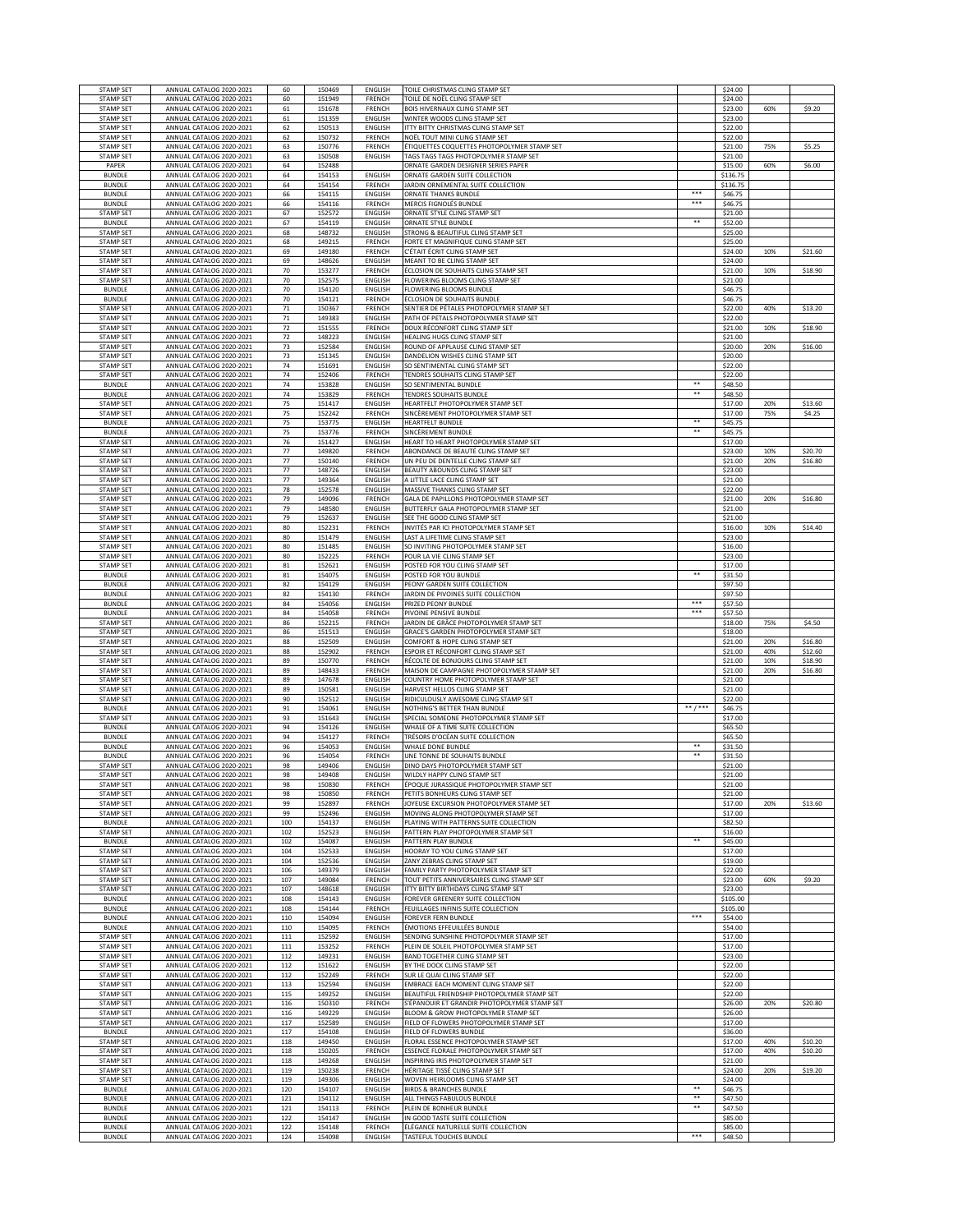| <b>BUNDLE</b>                                  | ANNUAL CATALOG 2020-2021                             | 124        | 154099           | FRENCH                    | TOUCHES D'ÉLÉGANCE BUNDLE                                                                                          | ***                 | \$48.50            |            |                  |
|------------------------------------------------|------------------------------------------------------|------------|------------------|---------------------------|--------------------------------------------------------------------------------------------------------------------|---------------------|--------------------|------------|------------------|
| STAMP SET                                      | ANNUAL CATALOG 2020-2021                             | 125        | 146519           | ENGLISH                   | SWIRLY FRAMES PHOTOPOLYMER STAMP SET                                                                               |                     | \$21.00            |            |                  |
| <b>STAMP SET</b>                               | ANNUAL CATALOG 2020-2021                             | 126        | 152530           | ENGLISH                   | FANCY PHRASES CLING STAMP SET                                                                                      | $\overline{\cdots}$ | \$22.00            |            |                  |
| <b>BUNDLE</b><br><b>STAMP SET</b>              | ANNUAL CATALOG 2020-2021<br>ANNUAL CATALOG 2020-2021 | 126<br>127 | 154090<br>152587 | ENGLISH<br><b>ENGLISH</b> | FANCY PHRASES BUNDLE<br>ARRANGE A WREATH PHOTOPOLYMER STAMP SET                                                    |                     | \$40.50<br>\$22.00 |            |                  |
| <b>STAMP SET</b>                               | ANNUAL CATALOG 2020-2021                             | 127        | 153248           | FRENCH                    | VŒUX EN COURONNE PHOTOPOLYMER STAMP SET                                                                            |                     | \$22.00            |            |                  |
| <b>BUNDLE</b>                                  | ANNUAL CATALOG 2020-2021                             | 127        | 154109           | <b>ENGLISH</b>            | ARRANGE A WREATH BUNDLE                                                                                            |                     | \$54.00            |            |                  |
| <b>BUNDLE</b>                                  | ANNUAL CATALOG 2020-2021                             | 127        | 154110           | FRENCH                    | VŒUX EN COURONNE BUNDLE                                                                                            |                     | \$54.00            |            |                  |
| <b>STAMP SET</b>                               | ANNUAL CATALOG 2020-2021                             | 128        | 150222           | FRENCH                    | UNE AMITIÉ COMME LA NÔTRE PHOTOPOLYMER STAMP SET                                                                   |                     | \$21.00            | 20%        | \$16.80          |
| STAMP SET<br>STAMP SET                         | ANNUAL CATALOG 2020-2021<br>ANNUAL CATALOG 2020-2021 | 128<br>129 | 149237<br>147079 | ENGLISH<br>FRENCH         | FRIEND LIKE YOU PHOTOPOLYMER STAMP SET<br>AU BORD DE L'EAU PHOTOPOLYMER STAMP SET                                  |                     | \$21.00<br>\$17.00 | 20%        | \$13.60          |
| <b>STAMP SET</b>                               | ANNUAL CATALOG 2020-2021                             | 129        | 146386           | ENGLISH                   | WATERFRONT PHOTOPOLYMER STAMP SET                                                                                  |                     | \$17.00            |            |                  |
| <b>STAMP SET</b>                               | ANNUAL CATALOG 2020-2021                             | 129        | 149247           | ENGLISH                   | GARDEN SHED CLING STAMP SET                                                                                        |                     | \$23.00            |            |                  |
| <b>BUNDLE</b>                                  | ANNUAL CATALOG 2020-2021                             | 130        | 154150           | ENGLISH                   | ARTISTRY BLOOMS SUITE COLLECTION                                                                                   |                     | \$73.00            |            |                  |
| <b>BUNDLE</b>                                  | ANNUAL CATALOG 2020-2021                             | 130        | 154151           | FRENCH                    | ART FLAMBOYANT SUITE COLLECTION                                                                                    | ***                 | \$73.00            |            |                  |
| <b>BUNDLE</b><br><b>BUNDLE</b>                 | ANNUAL CATALOG 2020-2021<br>ANNUAL CATALOG 2020-2021 | 132<br>132 | 154101<br>154102 | ENGLISH<br><b>FRENCH</b>  | HAND-DRAWN BLOOMS BUNDLE<br>FLEURS EN CROQUIS BUNDLE                                                               | ***                 | \$48.50<br>\$48.50 |            |                  |
| <b>BUNDLE</b>                                  | ANNUAL CATALOG 2020-2021                             | 133        | 154104           | ENGLISH                   | <b>BEST YEAR BUNDLE</b>                                                                                            | **                  | \$57.50            |            |                  |
| <b>BUNDLE</b>                                  | ANNUAL CATALOG 2020-2021                             | 133        | 154105           | FRENCH                    | ANNÉE DE RÊVE BUNDLE                                                                                               | **                  | \$57.50            |            |                  |
| <b>STAMP SET</b>                               | ANNUAL CATALOG 2020-2021                             | 134        | 153258           | FRENCH                    | PROMENADE BOISÉE CLING STAMP SET                                                                                   |                     | \$21.00            | 10%        | \$18.90          |
| <b>STAMP SET</b>                               | ANNUAL CATALOG 2020-2021                             | 134        | 152618           | ENGLISH                   | WALK IN THE WOODS CLING STAMP SET                                                                                  |                     | \$21.00            |            |                  |
| STAMP SET<br><b>STAMP SET</b>                  | ANNUAL CATALOG 2020-2021<br>ANNUAL CATALOG 2020-2021 | 135<br>136 | 152609<br>149223 | ENGLISH<br>ENGLISH        | FIELD JOURNAL CLING STAMP SET<br>SILHOUETTE SCENES CLING STAMP SET                                                 |                     | \$22.00<br>\$23.00 | 10%        | \$19.80          |
| <b>STAMP SET</b>                               | ANNUAL CATALOG 2020-2021                             | 136        | 150133           | FRENCH                    | SILHOUETTES DE LA VIE CLING STAMP SET                                                                              |                     | \$23.00            |            |                  |
| <b>STAMP SET</b>                               | ANNUAL CATALOG 2020-2021                             | 136        | 152612           | ENGLISH                   | TEXTURED ESSENTIALS CLING STAMP SET                                                                                |                     | \$23.00            |            |                  |
| <b>STAMP SET</b>                               | ANNUAL CATALOG 2020-2021                             | 137        | 153217           | ENGLISH                   | PALLET THOUGHTS CLING STAMP SET                                                                                    |                     | \$22.00            |            |                  |
| <b>STAMP SET</b>                               | ANNUAL CATALOG 2020-2021                             | 138        | 152547           | ENGLISH                   | CAMOUFLAGE CLING STAMP SET                                                                                         |                     | \$17.00            | 20%        | \$13.60          |
| <b>STAMP SET</b><br><b>STAMP SET</b>           | ANNUAL CATALOG 2020-2021<br>ANNUAL CATALOG 2020-2021 | 138<br>138 | 147797<br>149259 | ENGLISH<br>ENGLISH        | BUFFALO CHECK WOOD-MOUNT STAMP SET<br>BIRCH WOOD-MOUNT STAMP SET                                                   |                     | \$21.00<br>\$21.00 |            |                  |
| <b>STAMP SET</b>                               | ANNUAL CATALOG 2020-2021                             | 138        | 149262           | ENGLISH                   | ALL WIRED UP CLING STAMP SET                                                                                       |                     | \$17.00            |            |                  |
| <b>STAMP SET</b>                               | ANNUAL CATALOG 2020-2021                             | 138        | 149265           | ENGLISH                   | ALL WIRED UP WOOD-MOUNT STAMP SET                                                                                  |                     | \$21.00            |            |                  |
| <b>STAMP SET</b>                               | ANNUAL CATALOG 2020-2021                             | 138        | 151372           | ENGLISH                   | BUFFALO CHECK CLING STAMP SET                                                                                      |                     | \$17.00            |            |                  |
| <b>STAMP SET</b>                               | ANNUAL CATALOG 2020-2021                             | 138        | 153494           | ENGLISH                   | CAMOUFLAGE WOOD STAMP SET                                                                                          |                     | \$21.00            |            |                  |
| STAMP SET<br>STAMP SET                         | ANNUAL CATALOG 2020-2021<br>ANNUAL CATALOG 2020-2021 | 138<br>138 | 153693<br>154159 | ENGLISH<br>ENGLISH        | STACKED STONE WOOD-MOUNT STAMP SET<br>DRYBRUSH WOOD-MOUNT STAMP SET                                                |                     | \$21.00<br>\$21.00 |            |                  |
| <b>STAMP SET</b>                               | ANNUAL CATALOG 2020-2021                             | 139        | 146676           | ENGLISH                   | MAKE A DIFFERENCE PHOTOPOLYMER STAMP SET                                                                           |                     | \$27.00            | 20%        | \$21.60          |
| <b>STAMP SET</b>                               | ANNUAL CATALOG 2020-2021                             | 139        | 148193           | FRENCH                    | FAIRE LA DIFFÉRENCE PHOTOPOLYMER STAMP SET                                                                         |                     | \$27.00            | 40%        | \$16.20          |
| INK                                            | ANNUAL CATALOG 2020-2021                             | 142        | 154888           |                           | MANGO MELODY STAMPIN' BLENDS COMBO PACK                                                                            |                     | \$9.00             | 10%        | \$8.10           |
| INK                                            | ANNUAL CATALOG 2020-2021                             | 142        | 154898           |                           | RICH RAZZLEBERRY STAMPIN' BLENDS COMBO PACK                                                                        |                     | \$9.00             |            |                  |
| INK<br>INK                                     | ANNUAL CATALOG 2020-2021<br>ANNUAL CATALOG 2020-2021 | 143<br>143 | 154895<br>154901 |                           | PRETTY PEACOCK STAMPIN' BLENDS COMBO PACK<br>SEASIDE SPRAY STAMPIN' BLENDS COMBO PACK                              |                     | \$9.00<br>\$9.00   | 20%<br>20% | \$7.20<br>\$7.20 |
| INK                                            | ANNUAL CATALOG 2020-2021                             | 143        | 154896           |                           | PURPLE POSY STAMPIN' BLENDS COMBO PACK                                                                             |                     | \$9.00             | 40%        | \$5.40           |
| INK                                            | ANNUAL CATALOG 2020-2021                             | 143        | 150080           |                           | ROCOCO ROSE CLASSIC STAMPIN' PAD                                                                                   |                     | \$7.50             |            |                  |
| INK                                            | ANNUAL CATALOG 2020-2021                             | 143        | 150083           |                           | PRETTY PEACOCK CLASSIC STAMPIN' PAD                                                                                |                     | \$7.50             |            |                  |
| INK                                            | ANNUAL CATALOG 2020-2021                             | 143        | 150085           |                           | SEASIDE SPRAY CLASSIC STAMPIN' PAD                                                                                 |                     | \$7.50             |            |                  |
| INK<br>INK                                     | ANNUAL CATALOG 2020-2021<br>ANNUAL CATALOG 2020-2021 | 143<br>143 | 150086<br>150089 |                           | TERRACOTTA TILE CLASSIC STAMPIN' PAD<br>ROCOCO ROSE CLASSIC STAMPIN' INK REFIL                                     |                     | \$7.50<br>\$3.75   |            |                  |
| INK                                            | ANNUAL CATALOG 2020-2021                             | 143        | 150090           |                           | PRETTY PEACOCK CLASSIC STAMPIN' INK REFILL                                                                         |                     | \$3.75             |            |                  |
| INK                                            | ANNUAL CATALOG 2020-2021                             | 143        | 150092           |                           | SEASIDE SPRAY CLASSIC STAMPIN' INK REFILL                                                                          |                     | \$3.75             |            |                  |
| INK                                            | ANNUAL CATALOG 2020-2021                             | 143        | 150093           |                           | TERRACOTTA TILE CLASSIC STAMPIN' INK REFILL                                                                        |                     | \$3.75             |            |                  |
| PAPER                                          | ANNUAL CATALOG 2020-2021                             | 143        | 150880           |                           | PRETTY PEACOCK 8-1/2" X 11" CARDSTOCK                                                                              |                     | \$8.75             |            |                  |
| PAPER<br>PAPER                                 | ANNUAL CATALOG 2020-2021<br>ANNUAL CATALOG 2020-2021 | 143<br>143 | 150881<br>150882 |                           | PURPLE POSY 8-1/2" X 11" CARDSTOCK<br>ROCOCO ROSE 8-1/2" X 11" CARDSTOCK                                           |                     | \$8.75<br>\$8.75   |            |                  |
| PAPER                                          | ANNUAL CATALOG 2020-2021                             | 143        | 150883           |                           | SEASIDE SPRAY 8-1/2" X 11" CARDSTOCK                                                                               |                     | \$8.75             |            |                  |
| PAPER                                          | ANNUAL CATALOG 2020-2021                             | 143        | 150884           |                           | <b>FERRACOTTA TILE 8-1/2" X 11" CARDSTOCK</b>                                                                      |                     | \$8.75             |            |                  |
| INK                                            | ANNUAL CATALOG 2020-2021                             | 143        | 154900           |                           | ROCOCO ROSE STAMPIN' BLENDS COMBO PACK                                                                             |                     | \$9.00             |            |                  |
| PAPER<br>INK                                   | ANNUAL CATALOG 2020-2021                             | 144        | 152485           |                           | NEUTRALS 6" X 6" (15.2 X 15.2 CM) DESIGNER SERIES PAPER                                                            |                     | \$11.50            | 10%        | \$10.35          |
| PAPER                                          | ANNUAL CATALOG 2020-2021<br>ANNUAL CATALOG 2020-2021 | 144<br>144 | 150079<br>149701 |                           | 2019-2021 IN COLOR STAMPIN' WRITE MARKERS<br>2019-2021 IN COLOR 8-1/2" X 11" CARDSTOCK                             |                     | \$15.00<br>\$9.00  | 20%        | \$12.00          |
| PAPER                                          | ANNUAL CATALOG 2020-2021                             | 144        | 149703           |                           | 2019-2021 IN COLOR 12" X 12" (30.5 X 30.5 CM) CARDSTOCK                                                            |                     | \$12.75            |            |                  |
| PAPER                                          | ANNUAL CATALOG 2020-2021                             | 144        | 153070           |                           | 2020-2022 IN COLOR 6" X 6" (15.2 X 15.2 CM) DESIGNER SERIES PAPER                                                  |                     | \$11.50            |            |                  |
| PAPER                                          | ANNUAL CATALOG 2020-2021                             | 144        | 153072           |                           | SUBTLES 6" X 6" (15.2 X 15.2 CM) DESIGNER SERIES PAPER                                                             |                     | \$11.50            |            |                  |
| PAPER                                          | ANNUAL CATALOG 2020-2021<br>ANNUAL CATALOG 2020-2021 | 144<br>144 | 153073           | <b>ENGLISH</b>            | REGALS 6" X 6" (15.2 X 15.2 CM) DESIGNER SERIES PAPER<br>2019-2021 IN COLOR CLASSIC STAMPIN' PADS                  |                     | \$11.50            |            |                  |
| <b>BUNDLE</b><br><b>EMBELLISHMENTS</b>         | ANNUAL CATALOG 2020-2021                             | 146        | 155349<br>109129 |                           | GOLD STAMPIN' EMBOSS POWDER                                                                                        |                     | \$27.00<br>\$6.00  |            |                  |
| <b>EMBELLISHMENTS</b>                          | ANNUAL CATALOG 2020-2021                             | 146        | 109130           |                           | CLEAR STAMPIN' EMBOSS POWDER                                                                                       |                     | \$6.00             |            |                  |
| <b>EMBELLISHMENTS</b>                          | ANNUAL CATALOG 2020-2021                             | 146        | 109131           |                           | SILVER STAMPIN' EMBOSS POWDER                                                                                      |                     | \$6.00             |            |                  |
| <b>EMBELLISHMENTS</b>                          | ANNUAL CATALOG 2020-2021<br>ANNUAL CATALOG 2020-2021 | 146        | 109132           |                           | WHITE STAMPIN' EMBOSS POWDER                                                                                       |                     | \$6.00             |            |                  |
| <b>TOOLS</b><br>TOOLS                          | ANNUAL CATALOG 2020-2021                             | 147<br>147 | 141337<br>141714 |                           | <b>STAMPING SPONGES</b><br>SPONGE BRAYERS                                                                          |                     | \$4.00<br>\$8.00   | 20%<br>20% | \$3.20<br>\$6.40 |
| INK                                            | ANNUAL CATALOG 2020-2021                             | 147        | 147044           |                           | CHAMPAGNE MIST SHIMMER PAINT                                                                                       |                     | \$8.00             | 40%        | \$4.80           |
| INK                                            | ANNUAL CATALOG 2020-2021                             | 147        | 147046           |                           | FROST WHITE SHIMMER PAINT                                                                                          |                     | \$8.00             |            |                  |
| PAPER                                          | ANNUAL CATALOG 2020-2021                             | 148        | 152492           |                           | FOREVER GREENERY DESIGNER SERIES PAPER                                                                             |                     | \$11.50            | 20%        | \$9.20           |
| PAPER                                          | ANNUAL CATALOG 2020-2021                             | 148        | 152495           |                           | ARTISTRY BLOOMS DESIGNER SERIES PAPER                                                                              |                     | \$11.50            | 20%        | \$9.20           |
| PAPER<br>PAPER                                 | ANNUAL CATALOG 2020-2021<br>ANNUAL CATALOG 2020-2021 | 148<br>149 | 152486<br>152483 |                           | FLOWERS FOR EVERY SEASON 6" X 6" (15.2 X 15.2 CM) DESIGNER SERIES PAPER<br>PEONY GARDEN DESIGNER SERIES PAPER      |                     | \$11.50<br>\$11.50 | 40%<br>20% | \$6.90<br>\$9.20 |
| PAPER                                          | ANNUAL CATALOG 2020-2021                             | 149        | 152489           |                           | PLAYFUL PETS DESIGNER SERIES PAPER                                                                                 |                     | \$11.50            |            |                  |
| PAPER                                          | ANNUAL CATALOG 2020-2021                             | 149        | 152490           |                           | PLAYING WITH PATTERNS 6" X 6" (15.2 X 15.2 CM) DESIGNER SERIES PAPER                                               |                     | \$11.50            |            |                  |
| PAPER                                          | ANNUAL CATALOG 2020-2021                             | 150        | 152487           |                           | BRIGHTS 6" X 6" (15.2 X 15.2 CM) DESIGNER SERIES PAPER                                                             |                     | \$11.50            | 10%        | \$10.35          |
| PAPER<br>PAPER                                 | ANNUAL CATALOG 2020-2021<br>ANNUAL CATALOG 2020-2021 | 150<br>150 | 153071<br>152491 |                           | 2019-2021 IN COLOR 6" X 6" (15.2 X 15.2 CM) DESIGNER SERIES PAPER<br>WORLD OF GOOD SPECIALTY DESIGNER SERIES PAPER |                     | \$11.50<br>\$15.00 | 20%<br>40% | \$9.20<br>\$9.00 |
| PAPER                                          | ANNUAL CATALOG 2020-2021                             | 150        | 152460           |                           | WHALE OF A TIME DESIGNER SERIES PAPER                                                                              |                     | \$11.50            |            |                  |
| PAPER                                          | ANNUAL CATALOG 2020-2021                             | 152        | 141699           |                           | <b>CLEAR TINY TREAT BOXES</b>                                                                                      |                     | \$7.50             | 20%        | \$6.00           |
| PAPER                                          | ANNUAL CATALOG 2020-2021                             | 152        | 144645           |                           | MINI PIZZA BOXES                                                                                                   |                     | \$6.00             | 20%        | \$4.80           |
| PAPER                                          | ANNUAL CATALOG 2020-2021                             | 152        | 152493           |                           | FOREVER GOLD LASER-CUT SPECIALTY PAPER                                                                             |                     | \$15.00            | 20%        | \$12.00          |
| PAPER<br>PAPER                                 | ANNUAL CATALOG 2020-2021<br>ANNUAL CATALOG 2020-2021 | 152<br>152 | 149492<br>152068 |                           | MINI SHIPPING BOXES<br><b>GOLD MINI PIZZA BOXES</b>                                                                |                     | \$5.00<br>\$7.00   | 40%<br>40% | \$3.00<br>\$4.20 |
| PAPER                                          | ANNUAL CATALOG 2020-2021                             | 153        | 144748           |                           | <b>CHAMPAGNE FOIL SHEETS</b>                                                                                       |                     | \$5.00             | 20%        | \$4.00           |
| PAPER                                          | ANNUAL CATALOG 2020-2021                             | 153        | 153057           |                           | <b>BRASS FOIL SHEETS</b>                                                                                           |                     | \$5.00             | 20%        | \$4.00           |
| PAPER                                          | ANNUAL CATALOG 2020-2021                             | 153        | 153557           |                           | COLOR VELVETEEN PAPER PACK                                                                                         |                     | \$10.00            | 40%        | \$6.00           |
| PAPER                                          | ANNUAL CATALOG 2020-2021                             | 153        | 132178           |                           | SILVER FOIL SHEETS                                                                                                 |                     | \$5.00             |            |                  |
| PAPER<br>PAPER                                 | ANNUAL CATALOG 2020-2021<br>ANNUAL CATALOG 2020-2021 | 154<br>155 | 153101<br>153058 |                           | FLOWERS FOR EVERY SEASON MEMORIES & MORE CARDS & ENVELOPES<br>FLOWERS FOR EVERY SEASON MEMORIES & MORE CARD PACK   |                     | \$11.00<br>\$11.00 | 20%<br>60% | \$8.80<br>\$4.40 |
| KITS                                           | ANNUAL CATALOG 2020-2021                             | 155        | 153600           | ENGLISH                   | WORLD OF GOOD MEMORIES & MORE CARD PACK                                                                            |                     | \$11.00            | 60%        | \$4.40           |
| EMBELLISHMENTS                                 | ANNUAL CATALOG 2020-2021                             | 156        | 152474           |                           | <b>GOLD HOOPS EMBELLISHMENTS</b>                                                                                   |                     | \$7.50             | 10%        | \$6.75           |
| <b>EMBELLISHMENTS</b>                          | ANNUAL CATALOG 2020-2021                             | 156        | 147801           |                           | FROSTED & CLEAR EPOXY DROPLETS                                                                                     |                     | \$9.00             |            |                  |
| EMBELLISHMENTS                                 | ANNUAL CATALOG 2020-2021                             | 157        | 152481           |                           | <b>BUTTERFLY GEMS</b>                                                                                              |                     | \$6.50             | 40%        | \$3.90           |
| EMBELLISHMENTS<br>EMBELLISHMENTS               | ANNUAL CATALOG 2020-2021<br>ANNUAL CATALOG 2020-2021 | 157<br>157 | 150430<br>152471 |                           | STAR DESIGNER ELEMENTS<br>ANTIQUED CORNERS & SLIDES ELEMENTS                                                       |                     | \$9.00<br>\$8.50   | 60%<br>60% | \$3.60<br>\$3.40 |
| EMBELLISHMENTS                                 | ANNUAL CATALOG 2020-2021                             | 157        | 149498           |                           | WOVEN THREADS SEQUIN ASSORTMENT                                                                                    |                     | \$5.00             |            |                  |
| EMBELLISHMENTS                                 | ANNUAL CATALOG 2020-2021                             | 157        | 152155           |                           | GOLD GLITTER ENAMEL DOTS                                                                                           |                     | \$8.00             |            |                  |
| EMBELLISHMENTS                                 | ANNUAL CATALOG 2020-2021                             | 158        | 152461           |                           | WHALE OF A TIME SEQUINS                                                                                            |                     | \$6.50             | 20%        | \$5.20           |
| <b>EMBELLISHMENTS</b>                          | ANNUAL CATALOG 2020-2021                             | 158        | 152465           |                           | PLAYFUL PETS TRINKETS                                                                                              |                     | \$8.50             | 20%        | \$6.80           |
| <b>EMBELLISHMENTS</b><br><b>EMBELLISHMENTS</b> | ANNUAL CATALOG 2020-2021<br>ANNUAL CATALOG 2020-2021 | 158<br>158 | 153645<br>150442 |                           | FLOWERS FOR EVERY SEASON GEMS<br>SNOW GLOBE SHAKER DOME                                                            |                     | \$6.50<br>\$6.50   | 20%<br>60% | \$5.20<br>\$2.60 |
| <b>EMBELLISHMENTS</b>                          | ANNUAL CATALOG 2020-2021                             | 158        | 152476           |                           | IN GOOD TASTE ELEMENTS                                                                                             |                     | \$6.50             | 60%        | \$2.60           |
| EMBELLISHMENTS                                 | ANNUAL CATALOG 2020-2021                             | 158        | 152480           |                           | 2020-2022 IN COLOR ENAMEL DOTS                                                                                     |                     | \$8.00             |            |                  |
| EMBELLISHMENTS                                 | ANNUAL CATALOG 2020-2021                             | 160        | 146912           |                           | WHISPER WHITE 5/8" (1.6 CM) POLKA DOT TULLE RIBBON                                                                 |                     | \$7.50             | 10%        | \$6.75           |
| EMBELLISHMENTS                                 | ANNUAL CATALOG 2020-2021                             | 160        | 153622           |                           | BUMBLEBEE 2020-2022 IN COLOR RIBBON                                                                                |                     | \$6.00             | 10%        | \$5.40           |
| EMBELLISHMENTS<br>EMBELLISHMENTS               | ANNUAL CATALOG 2020-2021<br>ANNUAL CATALOG 2020-2021 | 160<br>160 | 150446<br>152482 |                           | SEASIDE SPRAY 1/4" (6.4 MM) METALLIC RIBBON<br>CINNAMON CIDER 2020-2022 IN COLOR RIBBON                            |                     | \$7.00<br>\$6.00   | 20%<br>20% | \$5.60<br>\$4.80 |
|                                                |                                                      |            |                  |                           |                                                                                                                    |                     |                    |            |                  |